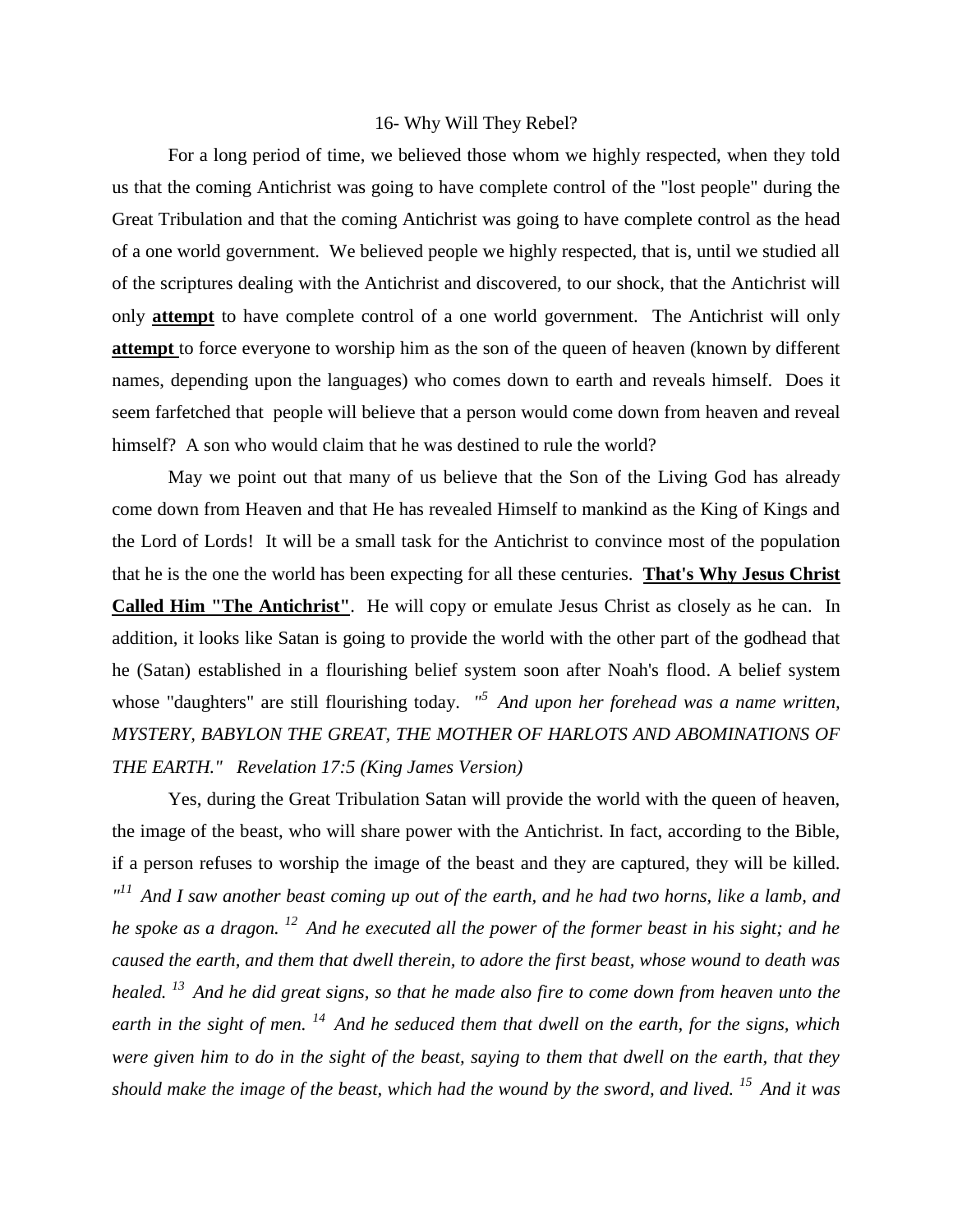*given him to give life to the image of the beast, and that the image of the beast should speak; and should cause, that whosoever will not adore the image of the beast, should be slain. <sup>16</sup>And he shall make all, both little and great, rich and poor, freemen and bondmen, to have a character in their right hand, or on their foreheads. <sup>17</sup>And that no man might buy or sell, but he that hath the character, or the name of the beast, or the number of his name." Revelation 13:11-17 (Douay-Rheims Version, New Catholic Edition)*

There are several reasons why we believe the people of the radical, terrorist nations to the south of the city of Babylon, the radical, terrorist nations to the north of the city of Babylon and the radical, terrorist nations to the east of the city of Babylon will reject (and eventually declare war against) the Antichrist. *"* <sup>40</sup> And at the time of the end shall the king of the **south** push at *him; and the king of the north shall come against him like a whirlwind, with chariots, and with horsemen, and with many ships; and he shall enter into the countries, and overflow and pass through. <sup>41</sup>And he shall enter into the land of beauty, and many [countries] shall be overthrown; but these shall escape out of his hand: Edom, and Moab, and the chief of the children of Ammon. <sup>42</sup>And he shall stretch forth his hand upon the countries; and the land of Egypt shall not escape. <sup>43</sup>And he shall have power over the treasures of gold and of silver, and over all the precious things of Egypt; and the Libyans and the Ethiopians shall be at his steps. <sup>44</sup> But tidings out of the east and out of the north shall trouble him; and he shall go forth with great fury to exterminate, and utterly to destroy many. <sup>45</sup>And he shall plant the tents of his palace between the sea and the mountain of holy beauty; and he shall come to his end, and there shall be none to help him." Daniel 11:40-45 (Darby's Translation)*

Again, there are several reasons why we believe the people of the radical, terrorist nations are going to reject (and eventually declare war against) the Antichrist. First the radical terrorist nations will reject him because he is a Jew. The Antichrist will be able to trace his linage back to King David. Otherwise, the Jewish nation would never accept him as their messiah. and because the Antichrist will be able to trace his linage back to King David, he will claim the right to sit on David's throne as the king of kings. Because of their cultural and religious background, the people of the radical terrorist nations have been taught to hate the Jews and the other infidels who do not embrace their extremist religion. As such they could never accept a Jew as the hope of the world. You know how most of the people of the terrorist nations in the Middle East feel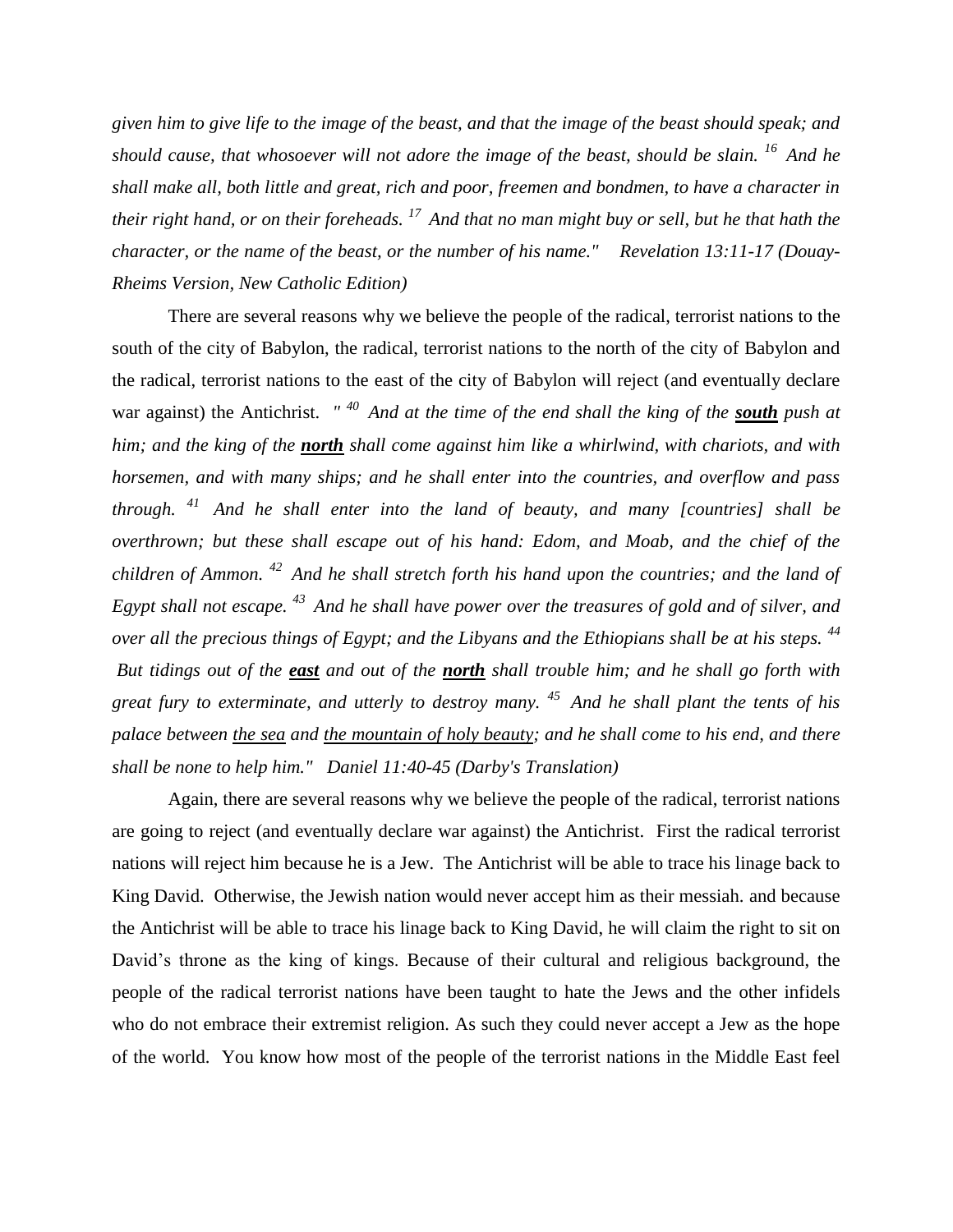about the Jews and how they feel about women.. Can you imagine what will happen when the Antichrist demands they pray to and worship a woman?

Secondly, they will reject the Antichrist because he will honor and promote a trinity of gods, that is, god the father, god the son and the queen of heaven, mother of god*.* A person of the radical, terrorist nations is not going to worship a woman even if they are told she was the mother of god and the queen of Heaven. Their religion is monotheistic, that is, they believe that there is only one god, Allah, and Mohammad is his prophet.

Third they will hate him because he will use his authority to allow the Jews to tear down one of their mosques, the Mosque of Omar (the Dome of the Rock), in order to rebuild their Jewish temple. The Mosque of Omar was built around the tip of the mountain that was part of the temple site built by King Solomon. The Mosque of Omar (the Dome of the Rock) is one of the people of the radical, terrorist nations' sacred shrines and right now it occupies a prominent place on the present Jewish temple site. The people of the radical, terrorist nations believe it is the spot where Mohammad left the earth on his journey to visit their heaven.

According to Daniel 11:36-45, the nations to the south of Babylon, the nations to the north of Babylon and the nations to the east of Babylon are going to rebel against the rule of the Antichrist. This will happen during the Great Tribulation. We believe the Bible teaches those nations will organize a large army with the intentions of overthrowing the Antichrist who is headquartered, at that time, in the city of Babylon. If that is true, they will be led into battle by Iran (the land of the Medes, Isaiah chapter 13) and some of the weapons used will be nuclear. Zechariah 14:12 describes what happens to people who are near when a nuclear weapon explodes. *"their flesh will rot while they are still standing on their feet, their eyes will rot in their sockets, and their tongues will rot in their mouths."* 

Have you ever wondered when, where and why the Antichrist will receive a deadly wound and recover? We believe he will receive that wound in one of the battles between the forces of the Antichrist and the invading army when they rebel against the rule of the Antichrist. They will not be successful in killing the Antichrist but apparently they will be successful in running him out of the city of Babylon because Daniel 11:45 tells us, "*<sup>45</sup>He will pitch his royal tents between the sea and the beautiful holy mountain, but he will meet his end with no one to help him.*" Not only will the Antichrist and his forces suffer a humiliating defeat, but if some of the weapons that are used are nuclear, it would explain the complete destruction of the city of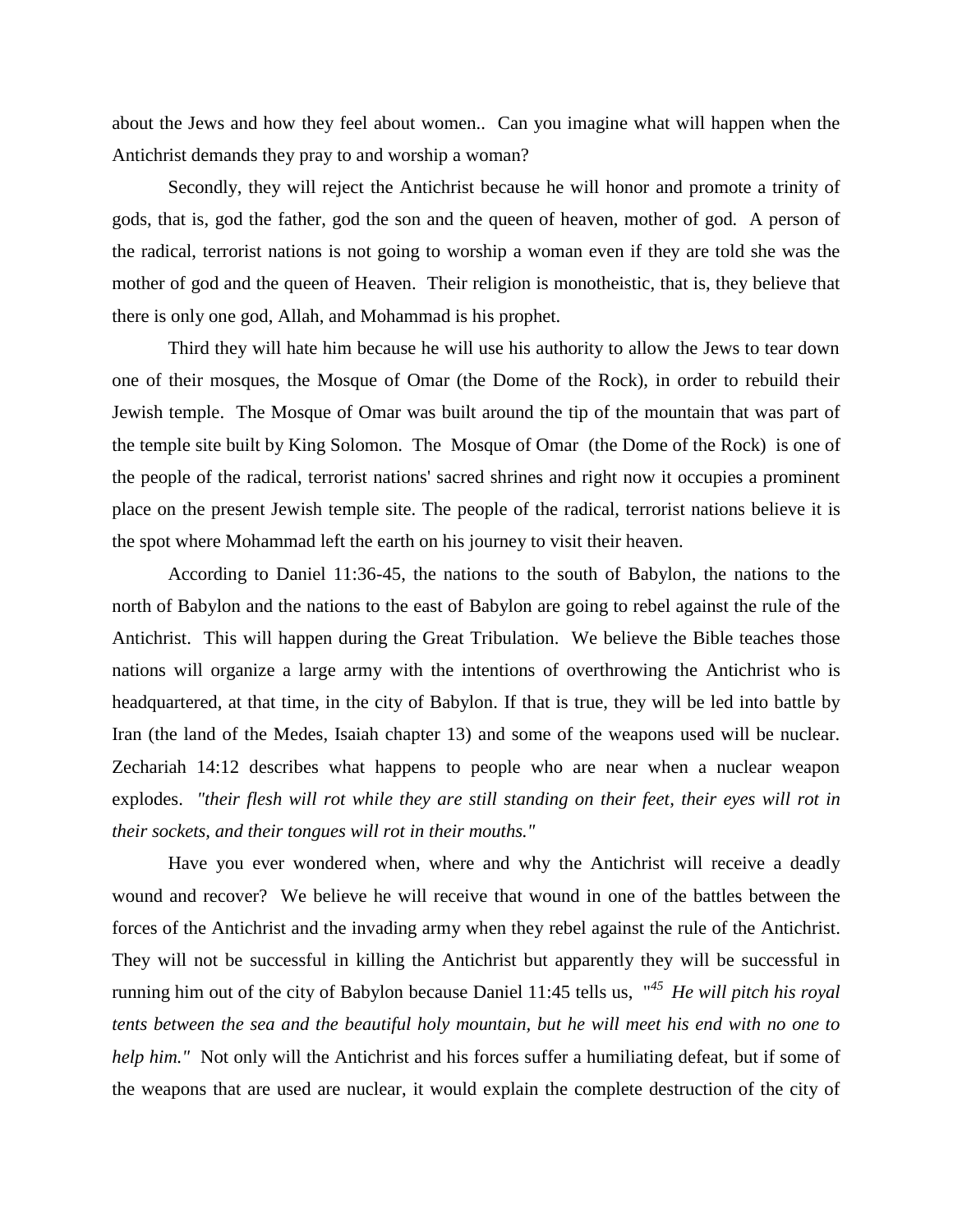Babylon and why it will never be inhabited again. It could become too radioactive to be inhabited again. Please understand, we know that the Living Three Mighty Ones can destroy the city of Babylon with just the spoken word just as He has done with other reprobate cities who have turned away from Him. We are just suggesting that He might use the radical terrorist nations to destroy Babylon. *" <sup>15</sup>The merchants of these things, who became rich by her, will stand at a distance for fear of her torment, weeping and wailing, <sup>16</sup>and saying, 'Alas, alas, that great city that was clothed in fine linen, purple, and scarlet, and adorned with gold and precious stones and pearls! <sup>17</sup>For in one hour such great riches came to nothing.' Every shipmaster, all who travel by ship, sailors, and as many as trade on the sea, stood at a distance <sup>18</sup>and cried out when they saw the smoke of her burning, saying, 'What is like this great city?' <sup>19</sup>They threw dust on their heads and cried out, weeping and wailing, and saying, 'Alas, alas, that great city, in which all who had ships on the sea became rich by her wealth! For in one hour she is made desolate.' <sup>20</sup>Rejoice over her, O heaven, and you holy apostles and prophets, for God has avenged you on her!" <sup>21</sup>Then a mighty angel took up a stone like a great millstone and threw it into the sea, saying, "Thus with violence the great city Babylon shall be thrown down, and shall not be found anymore. <sup>22</sup>The sound of harpists, musicians, flutists, and trumpeters shall not be heard in you anymore. No craftsman of any craft shall be found in you anymore, and the sound of a millstone shall not be heard in you anymore. <sup>23</sup>The light of a lamp shall not shine in you anymore, and the voice of bridegroom and bride shall not be heard in you anymore. For your merchants were the great men of the earth, for by your sorcery all the nations were deceived. <sup>24</sup> And in her was found the blood of prophets and saints, and of all who were slain on the earth." Revelation 18:15-24 (New King James Version)* 

We know that the battle that is described in Zechariah 14 (printed below) is not the **second battle** of Armageddon that will be fought in the area around Jerusalem at the end of the Millennium, the 1,000 year reign of Christ on this earth (Revelation 20:7-10). The battle that is described in the first verses of Zechariah 14 (printed below) will be the **first battle** of Armageddon that will be fought in the area around Jerusalem between the forces of the Antichrist and the invading army. How do we know that **the beginning** of Zechariah 14 (printed below) does not describe a battle against Jesus Christ and His people when they are attacked in Jerusalem? Because Jesus Christ would not allow the saved **in Jerusalem** to be raped and their houses destroyed while He is on the Throne **in Jerusalem**. He will be in control of everything.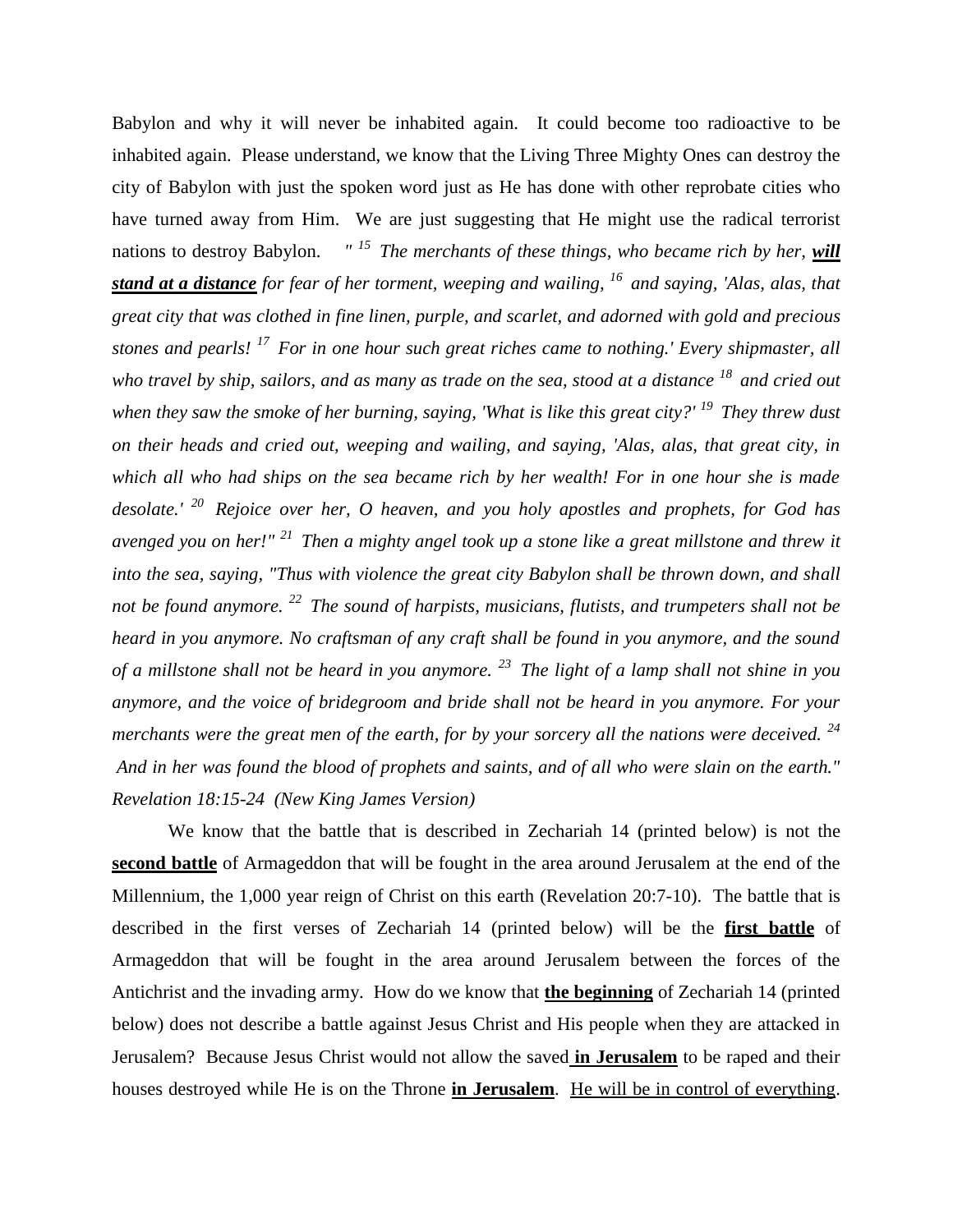On the other hand, we know that many Jews will be in agreement with the Antichrist and will be part of the army of the Antichrist when the people of the radical terrorist nations, led into battle by Iran (the Medes, Isaiah chapter 13), attack Jerusalem near the end of the Great Tribulation. So in that sense, you will have Jews who will be attacked at the end of the Great Tribulation but they will not be saved Jews who are fighting on the side of Jesus Christ. They will be lost Jews who have taken the "*mark of the Beast*" or aligned themselves with the Antichrist. They will be part of that group who will wring their hands in anguish when they see the King of Kings appear in the air. Zechariah 14:4 tells us that the King of Kings will stand on the Mount of Olives and the Mount of Olives will split in half. That will happen at the end of the Tribulation when the King of Kings will come to destroy both the army of the Antichrist and the invading army who is fighting the Antichrist.

*" <sup>1</sup>The LORD will have his day. And when it comes, everything that was ever taken from Jerusalem will be returned and divided among its people. <sup>2</sup>But first, he will bring many nations to attack Jerusalem—homes will be robbed, women raped, and half of the population dragged off, though the others will be allowed to remain. <sup>3</sup>The LORD will attack those nations like a warrior fighting in battle. <sup>4</sup>He will take his stand on the Mount of Olives east of Jerusalem, and the mountain will split in half, forming a wide valley that runs from east to west." Zechariah 14:1-4 (Contemporary English Version)*

Again, the land we call Iran today was originally the land of **the Medes.** The Medes were part of the Medo-Persian empire. Arthur Custance, in his book, "Noah's Three Sons", tells us that after Noah's flood some of the descendents of Gog or Magog (Genesis 10:2) settled in the land we call Iran today and others settled westward as far as the British Isles. Based upon the description of the battle described in Zechariah 14, the battle will include the use of nuclear weapons. Do you suppose that is why the Lord is allowing Iran (the land of the Medes) to develop nuclear capabilities?

The Antichrist begins consolidating his power while he is headquartered in Babylon, before he moves his headquarters to Jerusalem. *" <sup>41</sup>He shall enter also into the glorious land, and many countries shall be overthrown; but these shall be delivered out of his hand: Edom, and Moab, and the chief of the children of Ammon. <sup>42</sup>He shall stretch forth his hand also upon the countries; and the land of Egypt shall not escape. <sup>43</sup>But he shall have power over the treasures of gold and of silver, and over all the precious things of Egypt; and the Libyans and the*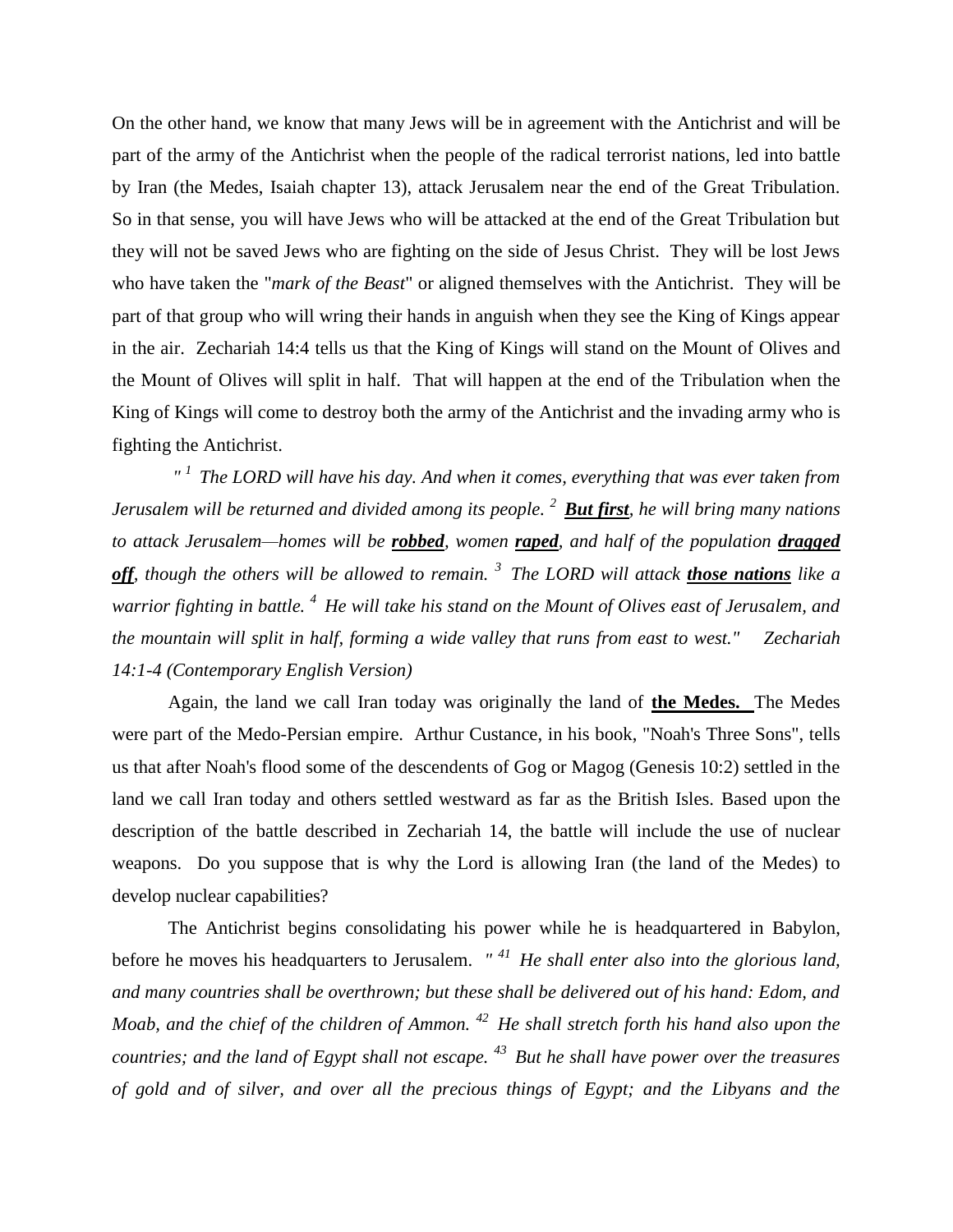*Ethiopians shall be at his steps. <sup>44</sup>But tidings out of the east and out of the north shall trouble him; and he shall go forth with great fury to destroy and utterly to sweep away many. <sup>45</sup>And he shall plant the tents of his palace between the sea and the glorious holy mountain; yet he shall come to his end, and none shall help him." Daniel 11:41-45 (American Standard Version)*

So when we compare what we are told in Daniel 11 (printed above) with what we are told in the 13th chapter of Isaiah (printed below), it seems that the radical, terrorist nations will attack the Antichrist in Babylon first. Babylon by that time will be a trading metropolis where the Antichrist will have set up his headquarters. The Antichrist and the inhabitants of the city of Babylon will eventually suffer a humiliating defeat and it seems that they will be forced to flee to Jerusalem to escape the army of the radical, terrorist nations. One of the important facts to note, however, is that the city of Babylon, at that time, will probably be completely destroyed. *" <sup>1</sup>And after these things I saw another angel come down from heaven, having great power; and the earth was lightened with his glory. <sup>2</sup>And he cried mightily with a strong voice, saying, Babylon the great is fallen, is fallen, and is become the habitation of devils, and the hold of every foul spirit, and a cage of every unclean and hateful bird. <sup>3</sup>For all nations have drunk of the wine of the wrath of her fornication, and the kings of the earth have committed fornication with her, and the merchants of the earth are waxed rich through the abundance of her delicacies. <sup>4</sup>And I heard another voice from heaven, saying, Come out of her, my people, that ye be not partakers of her sins, and that ye receive not of her plagues. <sup>5</sup>For her sins have reached unto heaven, and God hath remembered her iniquities. <sup>6</sup>Reward her even as she rewarded you, and double unto her double according to her works: in the cup which she hath filled, fill to her double. <sup>7</sup>How much she hath glorified herself, and lived deliciously, so much torment and sorrow give her: for she saith in her heart, I sit a queen, and am no widow, and shall see no sorrow. <sup>8</sup>Therefore shall her plagues come in one day, death, and mourning, and famine; and she shall be utterly burned with fire: for strong is the Lord God who judgeth her. <sup>9</sup>And the kings of the earth, who have committed fornication and lived deliciously with her, shall bewail her, and lament for her, when they shall see the smoke of her burning, <sup>10</sup>Standing afar off for the fear of her torment, saying, Alas, alas, that great city Babylon, that mighty city! for in one hour is thy judgment come. <sup>11</sup>And the merchants of the earth shall weep and mourn over her; for no man buyeth their merchandise any more: <sup>12</sup>The merchandise of gold, and silver, and precious stones, and of pearls, and fine linen, and purple, and silk, and scarlet, and all thyine wood, and all manner vessels of ivory, and*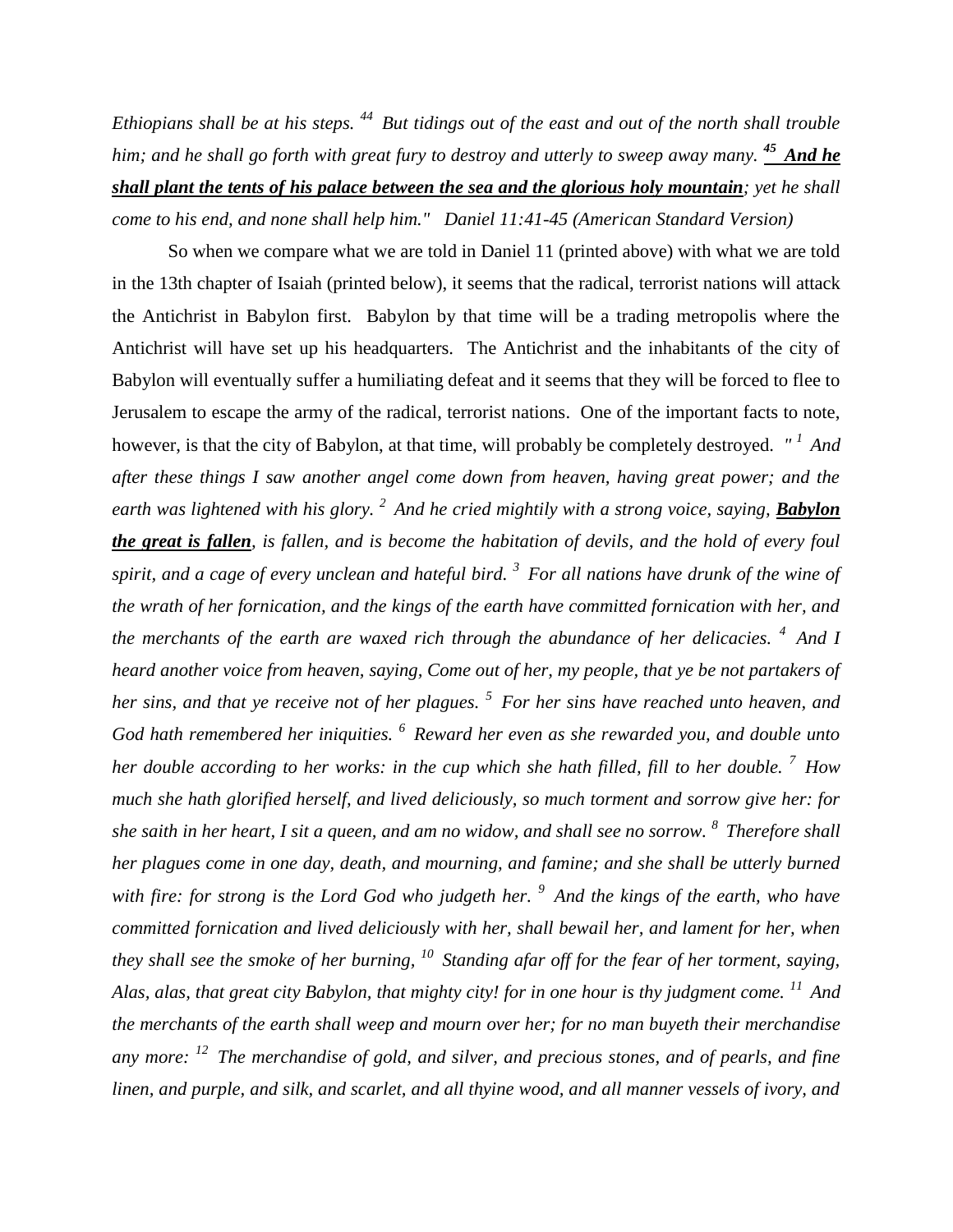*all manner vessels of most precious wood, and of brass, and iron, and marble, <sup>13</sup>And cinnamon, and odours, and ointments, and frankincense, and wine, and oil, and fine flour, and wheat, and beasts, and sheep, and horses, and chariots, and slaves, and souls of men. <sup>14</sup>And the fruits that thy soul lusted after are departed from thee, and all things which were dainty and goodly are departed from thee, and thou shalt find them no more at all. <sup>15</sup>The merchants of these things, which were made rich by her, shall stand afar off for the fear of her torment, weeping and wailing, <sup>16</sup>And saying, Alas, alas, that great city, that was clothed in fine linen, and purple, and scarlet, and decked with gold, and precious stones, and pearls! <sup>17</sup>For in one hour so great riches is come to nought. And every shipmaster, and all the company in ships, and sailors, and as many as trade by sea, stood afar off, <sup>18</sup>And cried when they saw the smoke of her burning, saying, What city is like unto this great city! <sup>19</sup>And they cast dust on their heads, and cried, weeping and wailing, saying, Alas, alas, that great city, wherein were made rich all that had ships in the sea by reason of her costliness! for in one hour is she made desolate. <sup>20</sup>Rejoice over her, thou heaven, and ye holy apostles and prophets; for God hath avenged you on her. <sup>21</sup>And a mighty angel took up a stone like a great millstone, and cast it into the sea, saying, Thus with violence shall that great city Babylon be thrown down, and shall be found no more at all. <sup>22</sup>And the voice of harpers, and musicians, and of pipers, and trumpeters, shall be heard no more at all in thee; and no craftsman, of whatsoever craft he be, shall be found any more in thee; and the sound of a millstone shall be heard no more at all in thee; <sup>23</sup>And the light of a candle shall shine no more at all in thee; and the voice of the bridegroom and of the bride shall be heard no more at all in thee: for thy merchants were the great men of the earth; for by thy sorceries were all nations deceived. <sup>24</sup>And in her was found the blood of prophets, and of saints, and of all that were slain upon the earth." Revelation 18:1-24 (King James Version)* 

First, if we examine the 13th chapter of Isaiah (printed below) carefully, we will see that chapter 13 **was written to Babylon** and predicted that the city would be totally destroyed. This agrees with Revelation, chapter 18. Then it seems, the invading army that will totally destroy Babylon, will eventually attack the Antichrist and his army in Jerusalem near the end of the Great Tribulation. Second, if we examine Isaiah, chapter 13 (printed below), carefully, we will see that the world events that are described in Isaiah chapter 13 will happen during the Great Tribulation. "*<sup>10</sup>For the stars of heaven and their constellations will not give their light; The sun will be darkened in its going forth, And the moon will not cause its light to shine. <sup>11</sup>"I will*